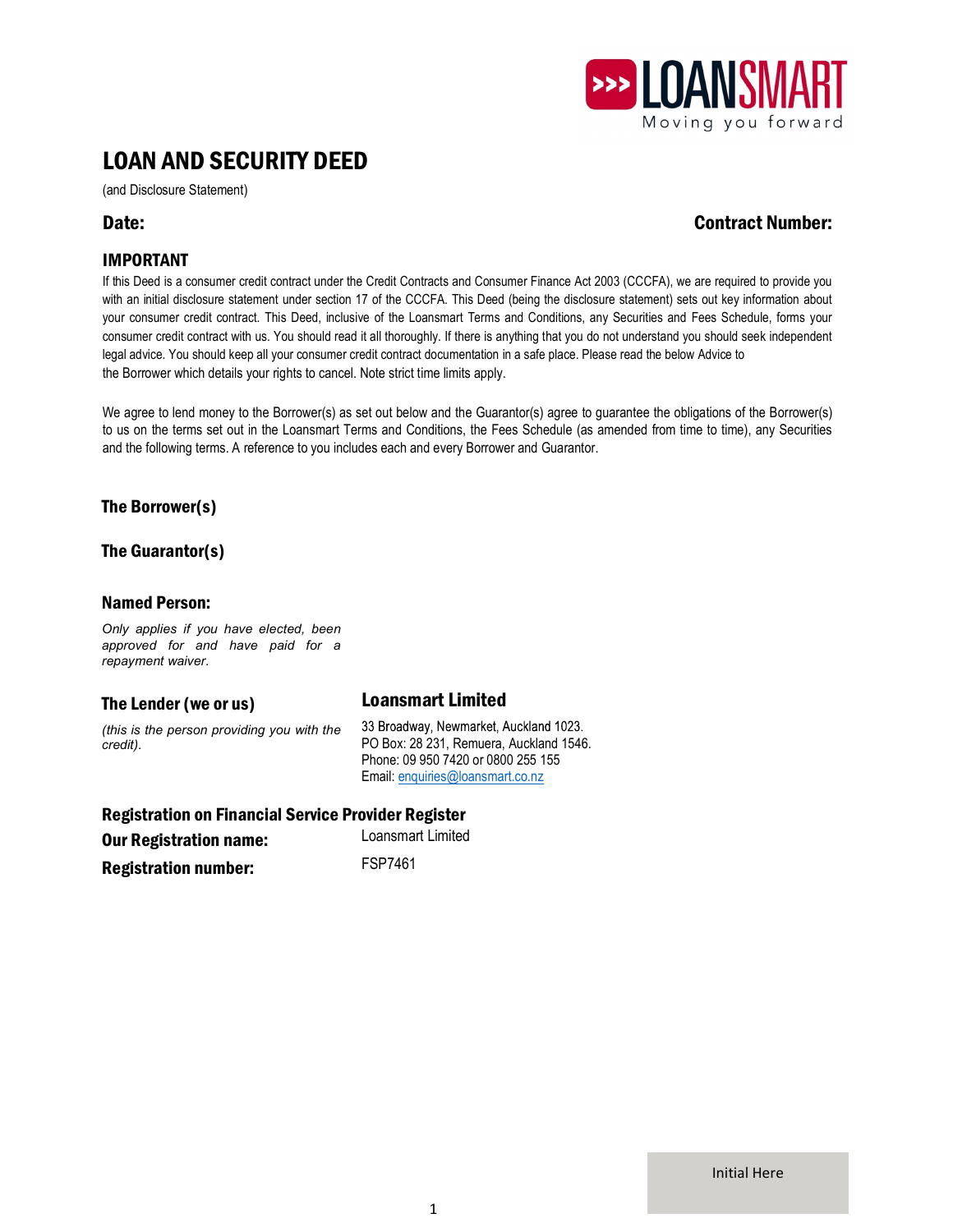## Finance Details

| <b>Initial Unpaid Balance</b><br>This is the amount that you owe as at the<br>date of this Deed including any fees<br>charged by us, made up as follows. |                                                                                                                                                                                                                                                                                                                                                                                                                                                                                                                                                                                                                    |
|----------------------------------------------------------------------------------------------------------------------------------------------------------|--------------------------------------------------------------------------------------------------------------------------------------------------------------------------------------------------------------------------------------------------------------------------------------------------------------------------------------------------------------------------------------------------------------------------------------------------------------------------------------------------------------------------------------------------------------------------------------------------------------------|
| [OpeningTransactions]<br>(The initial unpaid balance also<br>represents the Total Credit, Total<br>Advances made or to be made and the<br>Credit Limit.) |                                                                                                                                                                                                                                                                                                                                                                                                                                                                                                                                                                                                                    |
| <b>Subsequent Advances</b><br>(It is not intended that any further<br>advances be made to you under this<br>Deed).                                       | <b>SNIL</b>                                                                                                                                                                                                                                                                                                                                                                                                                                                                                                                                                                                                        |
| <b>Total Interest Charges</b><br>(This is the total amount of interest<br>charges payable under the Deed)                                                |                                                                                                                                                                                                                                                                                                                                                                                                                                                                                                                                                                                                                    |
| <b>Total Amount of Payments</b>                                                                                                                          |                                                                                                                                                                                                                                                                                                                                                                                                                                                                                                                                                                                                                    |
| <b>Annual Interest Rate</b>                                                                                                                              | The annual interest rate is . This annual interest rate is fixed for the whole term of<br>the Loan, being.                                                                                                                                                                                                                                                                                                                                                                                                                                                                                                         |
| <b>Method of Interest Calculation</b>                                                                                                                    | Interest charges are calculated by multiplying the unpaid balance at the end of the<br>day by a daily interest rate. The daily interest rate is calculated by dividing the<br>annual interest rate by 365. Interest is charged to your account monthly.                                                                                                                                                                                                                                                                                                                                                            |
| <b>Payments</b>                                                                                                                                          | You are required to make the following payments on account of the initial balance<br>and interest charges by the time specified:                                                                                                                                                                                                                                                                                                                                                                                                                                                                                   |
| <b>Total Amount of Payments</b>                                                                                                                          |                                                                                                                                                                                                                                                                                                                                                                                                                                                                                                                                                                                                                    |
| What could happen if you fail to<br>meet your commitments?                                                                                               | Security Interest(s)<br>This is secured credit. If you fail to meet your commitments under this Deed (including<br>granting a security interest in this property to any other person), then to the extent that<br>of the security interest we may be entitled to repossess and sell this property. If we<br>exercise our rights under our security interest and sell this property and the<br>proceeds received from the sale are insufficient to repay the amount outstanding<br>under the Loan, then you will remain liable for the amount outstanding under the<br>Loan after the proceeds of sale are applied. |
|                                                                                                                                                          | Description of security interest(s)<br>A security interest as defined in section 16 of the Personal Property Securities Act<br>1999, securing payment of all monies and performance of all obligations under this<br>Deed.                                                                                                                                                                                                                                                                                                                                                                                         |

Initial Here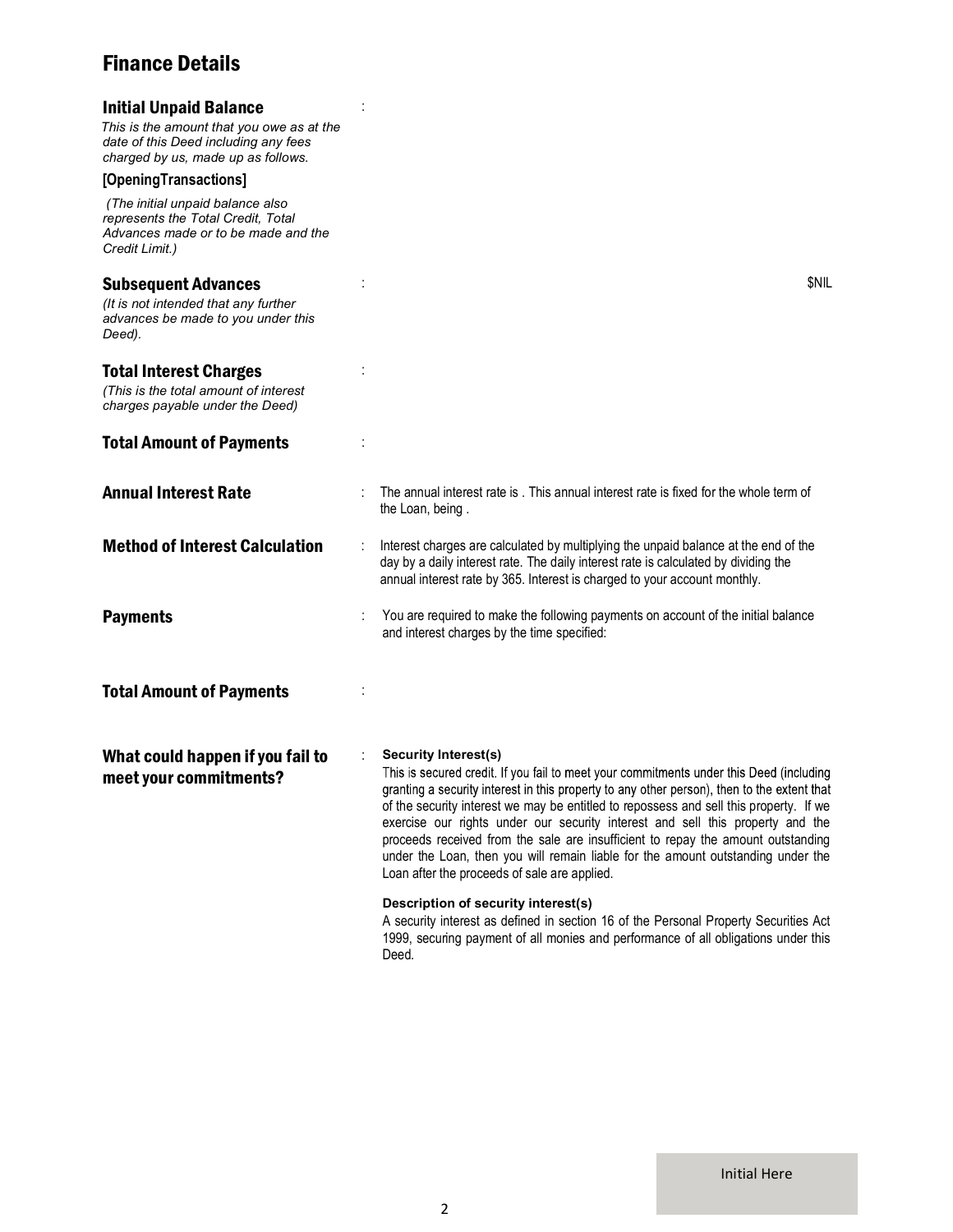#### Land Subject to Agreement to

#### Acknowledgment

#### In signing this Deed, you jointly and severally acknowledge and agree that we have agreed to lend to you the amount shown below as Initial Unpaid Balance, and that:

- 1. if you ask and we agree any future amount (shown as a "further advance" in any Amendment Deed) will be recorded by this Deed;
- 2. you have read and understood this Deed (including the below Advice to the Borrower), the Loansmart Terms and Conditions, the Fees Schedule and any Securities;
- 3. you have received copies of all such documents;
- 4. you have signed this Deed and as applicable, the attached Securities relying on your judgment;
- 5. you will notify us two (2) days in advance if any change of name, address, email-address, (mobile) phone number;
- 6. if you have applied for a repayment waiver (the terms of which are set out in the Loansmart Terms and Conditions), you declare that all statements made are true and correct and that all material information has been disclosed. You acknowledge that certain exclusions apply and that no repayment waiver will be payable if it arises from any condition which existed prior to date of this Deed; and
- 7. you are liable and undertake to pay, perform and comply with all payments, covenants and agreements on your part to be paid, performed or complied with under this Deed, the Loansmart Terms and Conditions, the Fees Schedule and any Securities.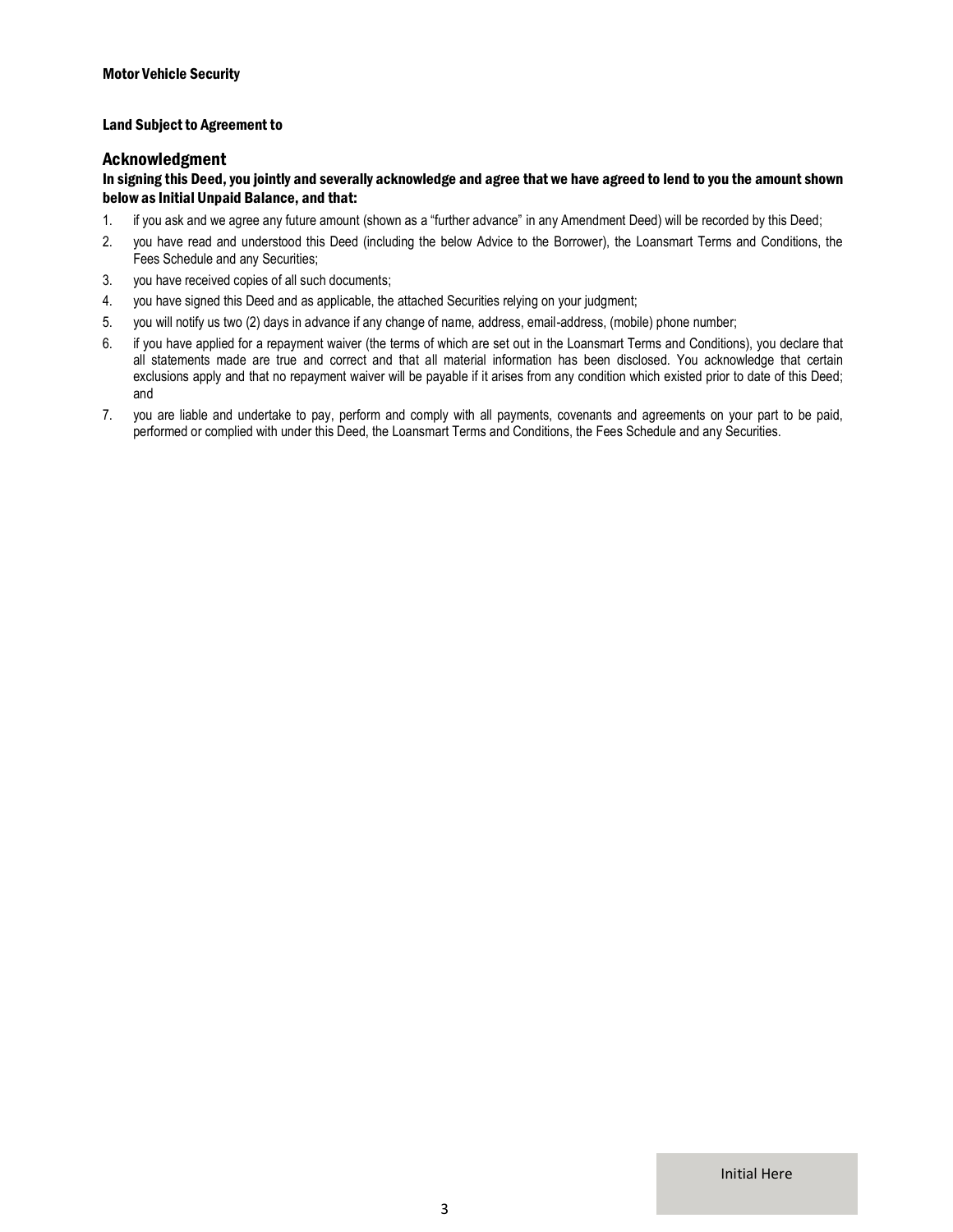## Advice to Borrower

### RIGHT TO CANCEL

You are entitled to cancel this Deed by giving notice to us. Time Limits for Cancellation

You must give notice that you intend to cancel this Deed within five working days of the date of this Deed (as shown on the front page) if the disclosure documents (e.g. a copy of this Deed, the Loansmart Terms and Conditions and the Fees Schedule) are handed to you directly.

You must give notice that you intend to cancel within five working days after the electronic communication is sent if the disclosure documents are sent to you by fax or e-mail.

You must give the notice within seven working days after they were posted if the disclosure documents are mailed to you.

Saturdays, Sundays and national public holidays are not counted as working days.

#### How to cancel

To cancel, you must give us written notice that you intent to cancel this Deed by:

- (a) Giving notice to us or our agent; or
- (b) posting the notice to us or our agent; or
- (c) emailing the notice to our email address; or
- (d) sending the notice to our fax number. You must also, within the same time, return to us any advance and any other property received by you under this Deed.

#### What you have to pay if you cancel

If you cancel this Deed we can charge you:

(a) the amount of any reasonable expenses we have to pay in connection with this Deed and its cancellation

(including legal fees and fees for credit reports, etc.); and

(b) interest for the period from the day you received the Loan until the day you repay the Loan.

#### WHAT TO DO IF YOU SUFFER UNFORESEEN HARDSHIP

If you are unable reasonably to keep up your payments or other obligations because of illness, injury, loss of employment, the end of a relationship (including as a result of death of your spouse or de facto partner), or other reasonable cause, you may be able to apply to us for a hardship variation.

To apply for a hardship variation you need to:

- (a) make an application in writing; and
- (b) explain your reason(s) for the application; and
- (c) request one of the following: and (i) an extension of the term of this Deed (which will reduce
	- the amount of each payment due under this Deed); or
		- (ii) a postponement of the dates on which payments are due under this Deed (specify the period for which you want this to apply); or (iii) both of the above; and
- (d) give the application to us.

Do this as soon as possible. If you leave it for too long, we may not have to consider your application.

#### DISPUTE RESOLUTION

#### Name of dispute resolution scheme:

#### Financial Services Complaints Limited

It is free to make a complaint to this independent dispute resolution scheme. This scheme can help you to resolve any disagreements you have with us.

#### Contact details of dispute resolution scheme:

Level 4, Sybase House, 101 Lambton Quay, Wellington 6011 www.fscl.org.nz Ph 04 472 3725 or 0800 347 257

### CREDITS FEES & CHARGES (excluding Interest)

The following fees and charges (which are not included in the initial unpaid balance) are payable in accordance with the terms of this Deed: Monthly administration fee (as long as there is an unpaid balance).  $$15.00$ 

Other fees and charges that may become payable are set out in the Fees Schedule. The Fees Schedule is available on our website www.loansmart.co.nz and may be amended by us from time to time.

#### Default Interest Charges and Rate

In the event of a default in payment and while the default continues, you must pay default interest charges at the Default Interest Rate on the amount unpaid only. The Default Interest Rate is the rate which is 20% per annum higher than the Annual Interest Rate as per clause 5.1 of the Loansmart Terms and Conditions.

#### Default Fees and Collections

In the event of a breach of contract or on the enforcement of the contract, the following fees may be payable in accordance with the terms of this Deed:

#### Default Fee:

If your Loan is in arrears we will charge you as follows:

| if the arrears are less than \$500:       | $\overline{\phantom{a}}$ | \$5.00 per week   |
|-------------------------------------------|--------------------------|-------------------|
| if the arrears are between \$500 - \$999: |                          | $$10.00$ per week |
| if the arrears are \$1,000 or more:       | $\overline{\phantom{0}}$ | \$15.00 per week  |

Repossession Warning Notice: Debited to the Loan when a Repossession Warning notice is issued. \$25.00

Repossession Fee: Debited to the Loan after we issue an account to a Collection Agent.  $$50.00$ 

**Property Law Act Notice:** Debited to the Loan if we have to issue a Property Law Act default notice in accordance with the Property Law Act 2007.

Issue Court Proceedings: Debited to the Loan when we issue court proceedings.  $$200.00$ 

Recovery Costs: We will charge you any costs by third parties relating to your Loan (e.g. repossession agent, property valuations, court fees). Copies of invoices are available on request.

The Fees Schedule is available on our website

www.loansmart.co.nz and may be amended by us from time to time.

#### Full Prepayment:

If you pay the unpaid balance in full before the final payment is due (which you are entitled to do at any time), you may be required to pay (in addition to the Loan and any interest due or costs owing under this Deed) in order to compensate us for any loss resulting from the full prepayment. We may have suffered a loss if our current interest rate is lower than the interest rate applying to this Deed. The amount you may have to pay to compensate us for any loss is calculated using the formula prescribed in regulation 9 of the Credit Contracts and Consumer Finance Regulations 2004 as follows:

$$
CP = UB \times AR-COF \times 90
$$
  
1 100 365

Where:

 $CP =$  Compensation Payable /  $UB =$  Unpaid Balance

AR = Annual Interest Rate detailed in the Finance details section of this Deed  $/$  COF = our Cost of Funds

NOTE: Should the period remaining on the contract be less than 90 days then the maximum compensation will be adjusted accordingly.

Administrative Costs/fees are \$50 (for our staff's work associated in receiving and processing the full prepayment and in discharging or releasing any security).

**Continuing Disclosure :** We are required to provide you with six monthly statements during the term of the Loan. These statements will give you information about your Loan including all payments made and charges incurred.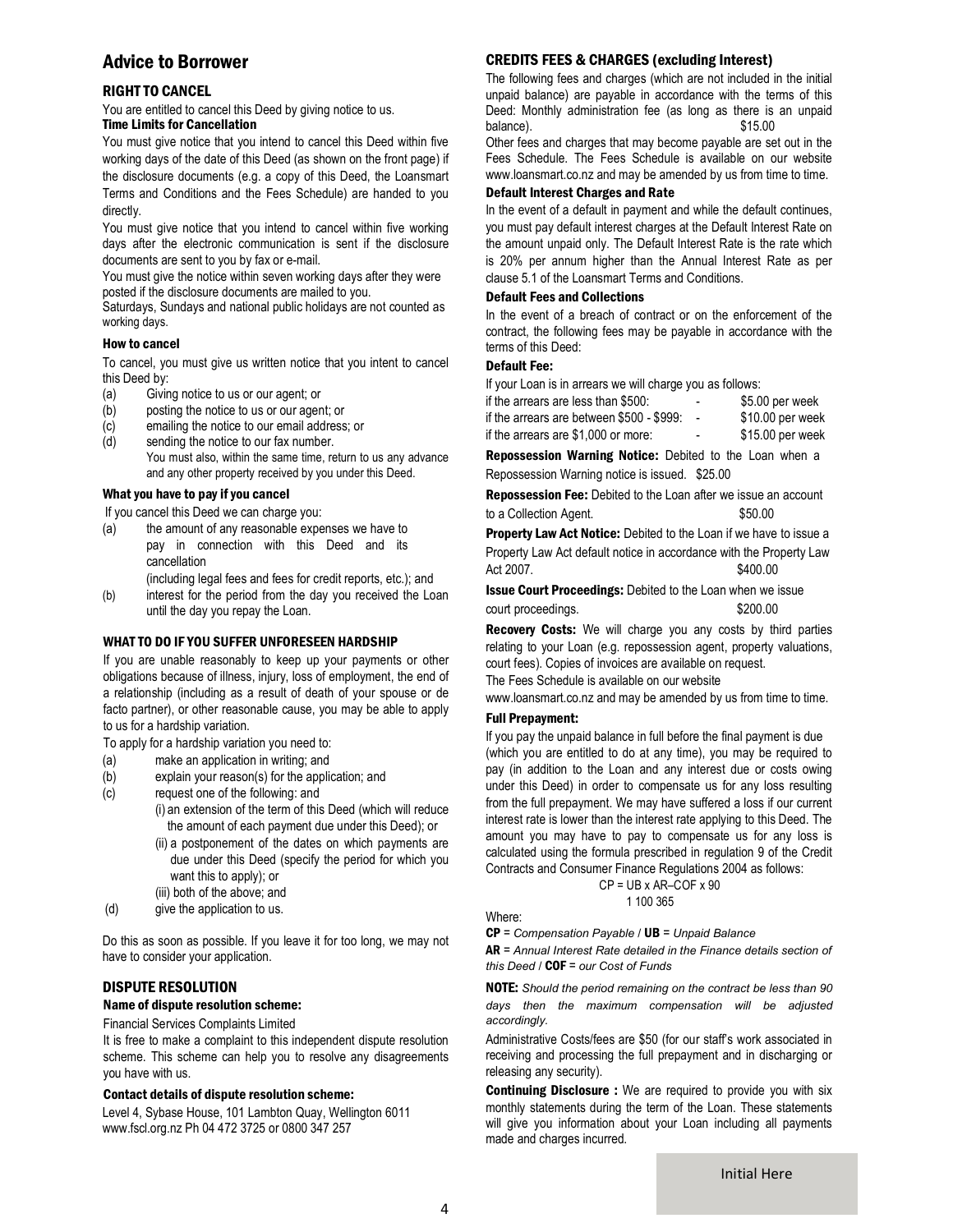

### INTERNAL COMPLAINTS PROCEDURE

Our complaints procedure may be initiated by telephone, email, via our website or in writing. Our Contact details are as follows:

Loansmart Limited PO Box 28231 Remuera Auckland 1050 Phone (09) 529 4566 or 0800 255 155 Email enquires@loansmart.co.nz Website Loansmart.co.nz

If we can't resolve your issue immediately here is how it will be dealt with:

1. If you have made your complaint verbally or via our website, we will acknowledge your complaint immediately. If you have made your complaint in writing we will acknowledge it within 5 working days of receiving it.

2. We aim to have your complaint resolved within 5 days and will email or write to you outlining the resolution. If we are unable to resolve your complaint within 5 working days we aim to resolve it within 20 working days.

3. In the event that we can't resolve your complaint within 20 working days, we will write to you advising you why we require more time to resolve your complaint.

We are a member of an approved dispute resolution scheme. If you are not satisfied by the Lender's response, you may refer the matter to –

Financial Services Complaints Limited ('FSCL') Contact details for FSCL are: **FSCL** PO Box 5967 Wellington 6145 Phone (04) 472 3725 or 0800 347 257 Email info@fscl.org.nz

Initial Here